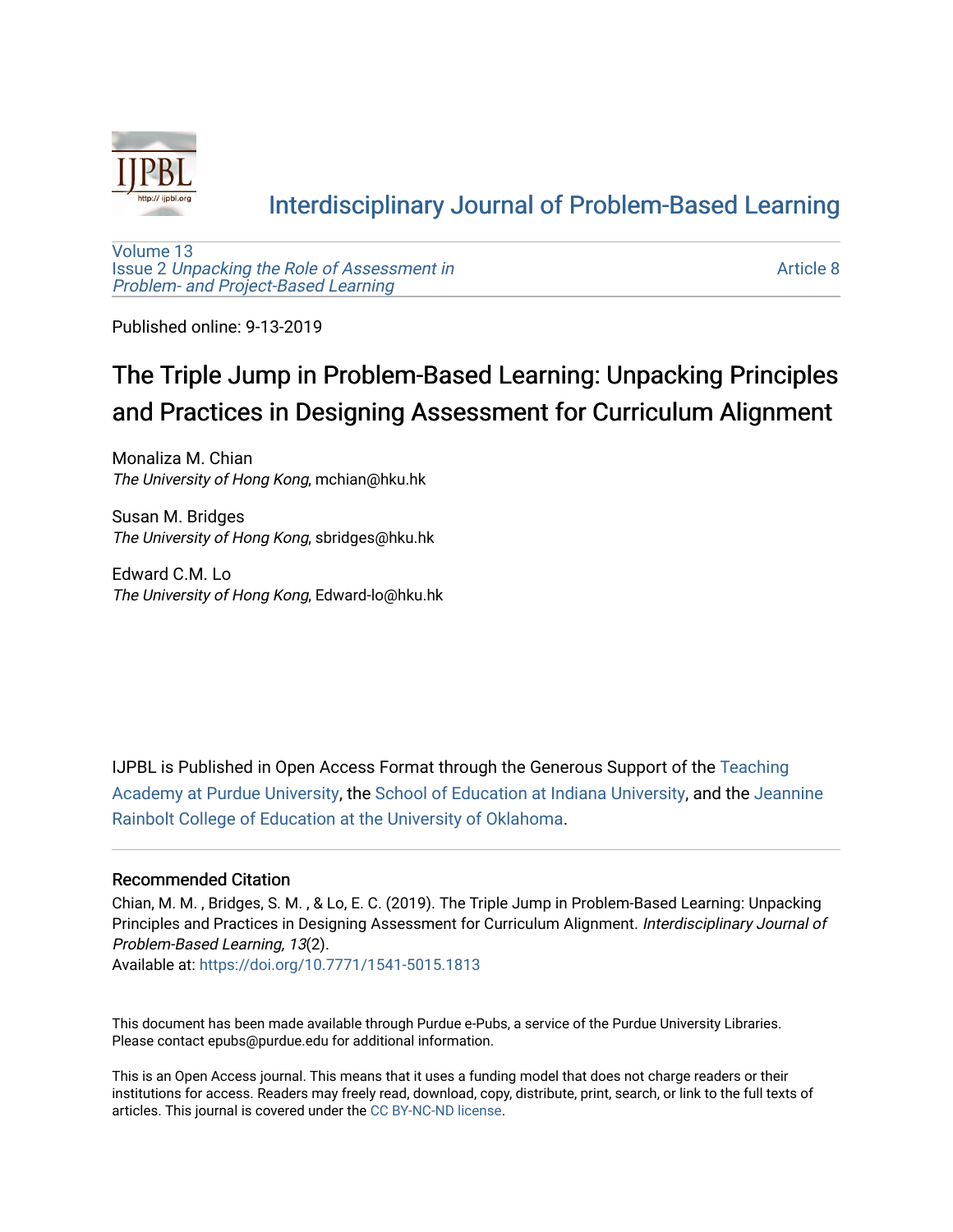# The Interdisciplinary Journal of Problem-based Learning

SPECIAL ISSUE: UNPACKING THE ROLE OF ASSESSMENT IN PROBLEM- AND PROJECT-BASED LEARNING

# The Triple Jump in Problem-Based Learning: Unpacking Principles and Practices in Designing Assessment for Curriculum Alignment

Monaliza M. Chian, Susan M. Bridges, and Edward C. M. Lo (University of Hong Kong)

# **ABSTRACT**

Assessment validity, reliability, and constructive alignment to planned learning outcomes are less understood in the context of integrated, problem-based curricula. This conceptual paper examines a Triple Jump Assessment (TJA) employed as a formative and summative assessment system in the first year of an undergraduate dental program. Specifically, we deconstructed this instantiation of a TJA in terms of management and co-ordination; assessment design and item development; assessment administration; and assessment review, refinement and modification. Four core principles of TJA design for constructive alignment in an integrated, problem-based curriculum were identified as: (a) viewing the assessment design process as a collaborative and collective faculty endeavor; (b) recognizing the assessment design process as dependent on faculty and students' shared understandings of learning, teaching, and assessment; (c) highlighting the centrality of ongoing review and monitoring to ensure validity and reliability; and (d) prioritizing student learning in the development of the TJA as an assessment system.

*Keywords:* problem-based learning, curriculum design, constructive alignment, assessment, assessment design

# Introduction

Across higher education institutions, faculty have been grappling with the challenges of redesigning curricula to prepare learners to adapt and compete in a dynamic society (Khan & Law, 2015; Kouwenhoven, 2009). The increasing demands to promote interdisciplinarity, innovation, and internationalization require curriculum and course designers to construct learning opportunities for students that support development of deeper levels of disciplinary knowledge and skills as well as academic and generic skills in self-directed learning and communicative competencies (Cazden, 2017; Kouwenhoven, 2009; Yew, Chang, & Schmidt, 2011). These challenges are further compounded when curriculum, teaching, and assessment are misaligned. Writing separately and jointly, John Biggs and Catherine Tang (Biggs, 1996; Biggs &

Tang, 2007, 2011) proposed that a curriculum model should systematically align learning activities, the intended learning outcomes, and assessment, referred to as "constructive alignment." Significantly for this paper, they also indicated that problem-based curriculum models provided an example of well-aligned curricula (ibid.).

Grounded in constructivist theory, Biggs and Tang (2007) explained that "constructive" refers to the notion that learners construct knowledge and outcomes through their own activity (i.e., learning activities) and "alignment" attributes to the assurance that the "intended verb in the outcome statement is present in the teaching/learning activity in the assessment task" (p. 52). In the context of "constructive alignment" and assessment in professional and especially problembased curricula, Biggs and Tang (2007) proposed that "professional knowledge and skill are the intended outcomes,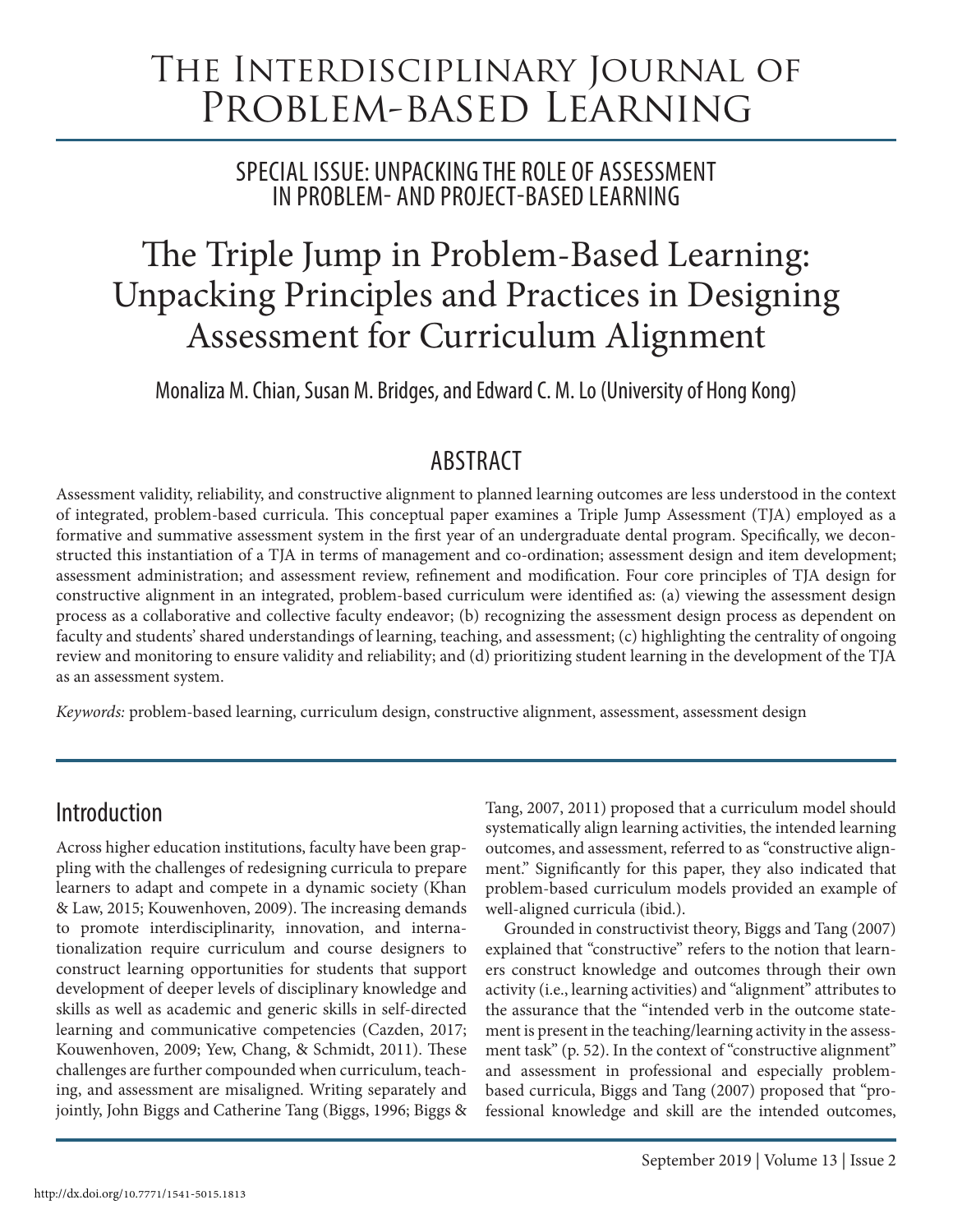the professional practice comprises the teaching/learning activities, and professional knowledge and skills are what are assessed (among other things)" (p. 157). Problem-based learning (PBL) has been regarded as a philosophy, pedagogical approach, and integrated curriculum that takes a learnercentered approach that guides learners to collaboratively (co)construct deep understanding of the complex issues of a "wicked problem" to an ill-defined problem by analyzing the problem, generating potential solutions, integrating theory and practice, conducting research, and applying knowledge and skills (Moallem, Hung, Dabbagh, 2019; Savery, 2015; Lu, Bridges, & Hmelo-Silver, 2014; Ritchey, 2013). While Biggs and Tang's recommendations may be viewed as a simplistic and formulaic solution to assessment design, given the structural complexities of an integrated, problem-based curriculum, designing an assessment system at scale remains a complex challenge (Doubleday et al., 2015).

This conceptual paper, therefore, aims to explore the issues raised above by unpacking the design of a local adaptation of the "triple jump," referred to as the Triple Jump Assessment (TJA) with a designer of the assessment system. The specific context is a long-standing TJA employed as an integrated assessment system administered to first-year students in a Bachelor of Dental Surgery (BDS) program at a university in Hong Kong. Through the process of reconstructing the preparation, administration, and refinement of this integrated assessment task, this paper aims to present the underpinning conceptual and pragmatic considerations employed by the curriculum team in their goal of designing a valid and reliable assessment system in the context of constructive alignment in a problem-based curriculum.

In considering the core concepts of validity and reliability, for this paper, a "valid" assessment is considered an appropriate, substantive, relevant, and useful measurement tool to assess the learning and teaching outcomes (Hopkins, 1998; Linn & Miller, 2005; Sadler, 2009. In other words, the assessment tasks and the content of the assessment materials must be appropriate to measure what they are intended to measure. Further, the content of the assessment materials must be substantive and relevant to the intended learning outcomes. The assessment tasks must be congruent with the learning and teaching activities within the program. For student learning, the results of the assessment should be considered as not only informing students' current performance but also supporting individual goal setting. For faculty curriculum leadership and ongoing curriculum development, the assessment design and its implementation should support designer reflexivity and ongoing modifications in the teaching and learning activities, intended learning outcomes, or assessment tasks.

Sadler (2009) also argued that validity is connected to the issue of "fidelity," a precondition of integrity in grading achievement, echoing the need to have the activities required for the students to perform during the test closely resemble the students' performances in class. Reliability is another central tenet of assessment practices and design. For the purpose of this paper, reliability refers to the replicability and consistency of the administration process as well as the assurance of fairness, free from biases and distortion (Hopkins, 1998; Linn & Miller, 2005). In other words, the administration procedure must be easily understood by both the test administrators and the students, and the procedure of the same assessment must be similar for the preceding administration. A set of standardized guidelines during the examination must be provided and communicated to the students and the test administrators. The central premise of this paper, therefore, is that the attainment of constructive alignment is a precondition of a valid and reliable assessment system, in this case at the scale of the first year of a five-year undergraduate program. In what follows, we use the Triple Jump Assessment as an illustrative case to unpack these concepts as they are evidenced in practice.

The remainder of the paper is structured in three main sections. The first section consists of a brief literature review of PBL assessment including a background of the Triple Jump Assessment. The second section unpacks the Triple Jump Assessment. A brief description of the local adaptation of PBL as a learning design is followed by the reconstruction of the Year 1 TJA design with regard to its preparation, administration, and refinement in the context of constructive alignment. The challenges encountered by the assessment designers over the course of development and implementation and how they addressed these to achieve the goals of validity and reliability of the assessment system are also presented. The third section offers some principles of assessment design at the curriculum/program level in higher education, which are particularly relevant to those seeking to design assessments for constructive alignment in integrated, problem-based curricula.

# Assessment in Problem-Based Learning

The adoption of PBL as a philosophy, pedagogical approach, and integrated curriculum design continues to expand and evolve across disciplines in higher education (Lu, Bridges, & Hmelo-Silver, 2014; Samuelson, Lundeborg, & McAllister, 2012) and a range of subject areas at primary and secondary levels (Merritt et al., 2017; Toulouse, Spaziani, & Rangachari, 2012). Furthermore, studies focusing on the situated and interactional nature of PBL to seek emic perspectives are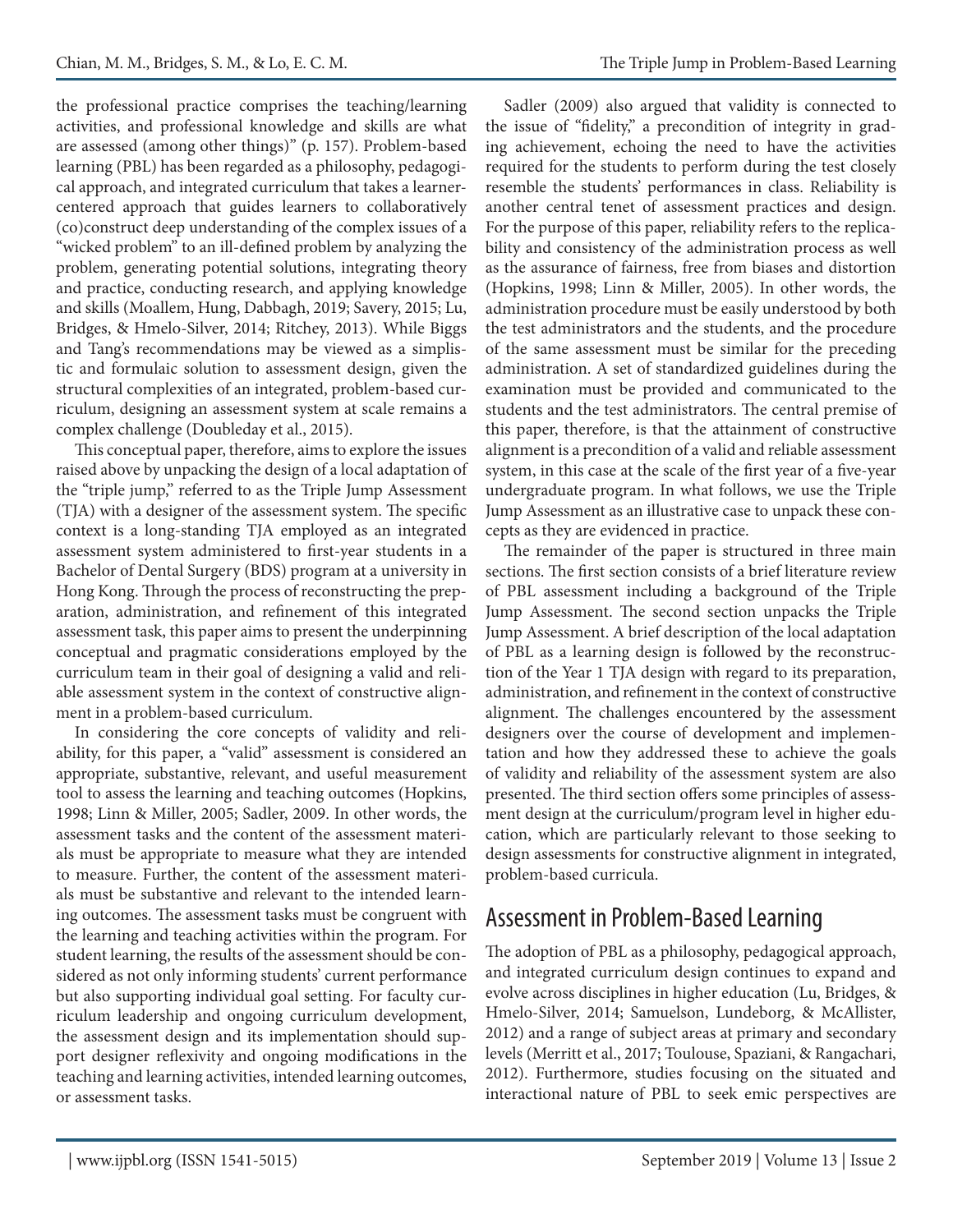gaining momentum (see Imafuku & Bridges' (2016) Special Issue in this journal), adding to the body of quantitative studies adopting psychometric analyses of learning outcomes and self-reported perceptions (Yew & Schmidt, 2009). Central to the recent growth in ethnographically informed studies is the goal of gaining deeper understanding of the relationship between cognitive development–building processes and social (co)construction of knowledge across contexts and over time (Green & Bridges, 2018). Specifically, the uniting focus of these research studies is the exploration of how students learn within the context of the PBL process and how the PBL processes support and/or constrain learning development. These growing interests in the micro-ethnographic dimensions of PBL parallel the growing calls for more studies of the design of valid and reliable assessment items that align with integrated, problem-based curriculum designs (Bridges, Yiu, & Botelho, 2016; Doubleday et al., 2015).

The argument remains that if one of the fundamental aspirations of PBL is to foster learners' capabilities to conceptualize the dimensions of real-life scenarios and integrate their prior and newly acquired knowledge to generate hypotheses and/or solutions to complex, ill-defined problems, then developing a repertoire of appropriate formative and summative assessments is essential to assessing students' deep learning of foundational knowledge and skills as well as mastery of the problem-solving processes (Allareddy, Havens, Howell, & Karimbux, 2011; Lu et al., 2014). However, how and in what ways to develop such a comprehensive assessment system remains something of an enigma for teachers, curriculum designers, and researchers.

One of the challenges encountered by assessment designers in PBL programs is the issue of validity and reliability of the assessment design and implementation (Walker, Leary, & Lefler, 2015). An enduring concern is the use of traditional assessment methods in integrated, inquiry-based curriculum designs, leading to misalignment between intended learning outcomes, students' learning activities, and assessment tasks (Biggs & Tang, 2007, 2011). The tension between norm-referenced assessment versus criterion-referenced assessment, the imbalance between formative and summative assessment, and the conflict of assessing declarative versus functional knowledge, as well as learning processes or products, all contribute to the complexity of assessment design, particularly in PBL curricula (Macdonald & Savin-Baden, 2004; Biggs & Tang, 2007).

Another challenge is the lack of focus appropriated for assessment design, which is often left to the end of the curriculum design process. This can lead to fragmentary, inappropriate, and incompatible assessment tasks that do not align with the lessons' objectives or learning outcomes (Shuler, 2012). Consequently, several types of assessment have been developed with their own limitations in design and in the implementation process in order to maintain validity and reliability of the outcomes. Examples of these assessments, although not exclusively adopted for PBL, include but are not limited to group and individual oral and poster presentations, tripartite assessments, case-based scenarios, portfolios, self- and peer assessments, reflective journals, reports, capstone projects, VIVA voce examinations, facilitator/tutor assessments, and triple jump (Kramer et al., 2009; Toulouse et al., 2012). In this paper, we make an in-depth examination of the triple jump assessment with a view of its role in "constructive alignment" (Biggs & Tang, 2007, 2011).

# The Triple Jump Assessment

The triple jump assessment is a three-part assessment system originally designed by a group of medical students in Vic Neufeld's PBL tutorial group in the early 1970s and administered by the students' tutor in a one-on-one setting (Navazesh, Rich, & Keim, 2014; Smith, 1993; Toulouse et al., 2012). Smith (1983) indicated that McMaster University adopted the triple jump to assess medical students' clinical reasoning ability and self-directed learning abilities in a PBL program. Since its inception, the triple jump model has been adopted in various contexts, particularly in health education programs, and has been modified in diverse forms (Feletti & Ryan, 1994; McTiernan, Leahy, Walsh, Sloane, & Smith, 2007). One variation serves as a formative assessment to assess students' understanding of the processes and/or discipline knowledge within a particular PBL cycle (McDonald & Savin-Baden, 2004). The triple jump approach has also been used on a larger scale as a summative assessment for a particular course or end-of-year assessment in higher education (McTiernan et al., 2007; Toulouse et al., 2012).

Despite these variations, the triple jump examination has been lauded as among the "best practices among newer assessment tools" (Navazesh, Rich, Chopiuk, & Keim, 2013, p. 1315). However, it is seldom used, particularly in dental schools. One possible reason for a limited adoption of the triple jump model is its demand for substantial financial, time, and human resources. The orchestration of teams of interdisciplinary faculty members to collaboratively develop and administer a triple jump assessment at a larger scale is challenging (Macdonald & Savin-Baden, 2004). This paper, therefore, unpacks the design of a long-standing, local adaptation of the triple jump for an undergraduate dental curriculum in order to uncover its role and underlying design principles in an integrated assessment system. Through this process, the paper explores constructive alignment with a focus on issues of validity and reliability in designing the TJA for formative and summative assessment across the first year of an integrated, problem-based curriculum.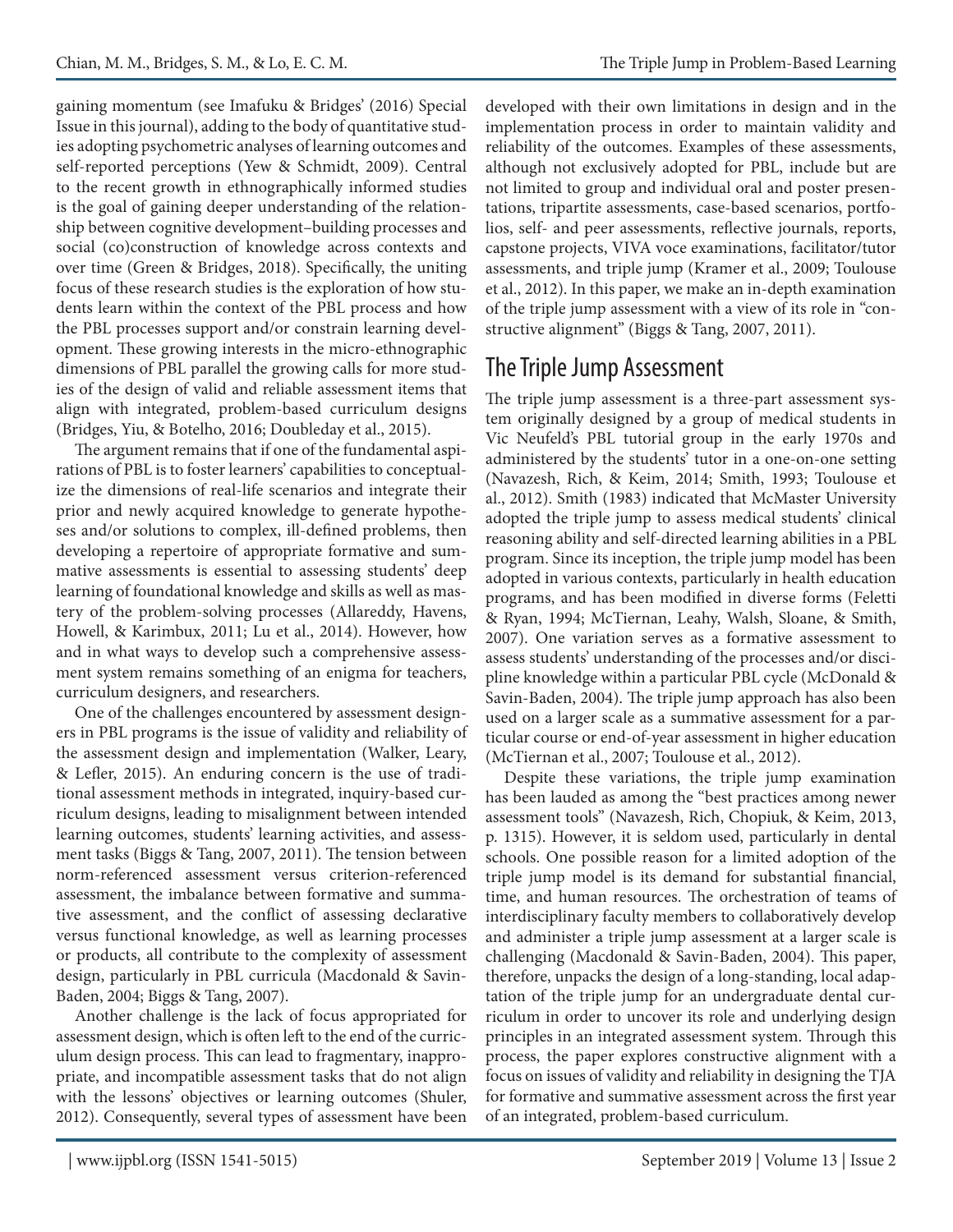# Context: The Triple Jump Assessment in an Integrated Curriculum

In the illustrative case presented here, the Triple Jump Assessment is one part of an integrated assessment system administered with first-year students enrolled originally in a five-year and, since 2012, a six-year Bachelor of Dental Surgery (BDS) program. The BDS's integrated PBL program follows the traditional "closed-loop" PBL cycle as represented in Figure 1 (Barrows, 1986; Walker, Leary, & Lefler, 2015).

The PBL model for this dental program had been described in other articles (see Bridges, Green, Botelho, & Tsang, 2014; Bridges et al., 2016; Bridges, Wyatt-Smith, & Botelho, 2017; McGrath, Comfort, Lou, Samaranayake, & Clark, 2006; Yiu et al., 2011; Yiu et al., 2012). As illustrated in Figure 1, in Tutorial 1 (first phase), a trained tutor facilitates a group discussion to generate hypotheses, identify learning issues, and discuss learning resources from their analysis of the presented problem based on their prior knowledge. The second phase is self-directed learning (SDL), whereby students conduct research on the identified learning issues either independently or collaboratively. For Year 1 students, the problem cycle generally spans one to two weeks and so, after two to three days, the group reconvenes for Tutorial 2 to share new knowledge gained from researching the learning issues, synthesize and apply their new knowledge to the problem at hand, and evaluate their performance. The last phase requires students to consolidate their new learning and collectively prepare a 'product' demonstrating their newly-acquired knowledge. The following section unpacks the design of the TJA in light of the local implementation of PBL to explore the concept of constructive alignment.

# Unpacking the Triple Jump Assessment Design in Alignment With the PBL Program

The goals of unpacking the TJA design are to describe the assessment tasks embedded within the TJA and to examine alignment with the PBL cycle in terms of assessing the PBL process. Specifically, this section focuses on the alignment of the required activities within the embedded assessment tasks of the TJA with the learning/teaching activities within the PBL cycle as well as the alignment of the learning outcomes (Biggs & Tang, 2007, 2011). Of particular focus is the resemblance of the assessment tasks in relation to the learning activities within the PBL problem cycle to explore the "fidelity" of the TJA (Sadler, 2009). Further, particular interest on the ease of replicability of the assessment design is also considered to determine its reliability (Linn & Miller, 2005).

As indicated above, the TJA consists of three parts/jumps (see Table 1) with the required activities within each assessment task aligned to the processes of the PBL cycle, and with minor variations required to avoid potential irregularities during administration that would compromise the assessment results. The two assessment tasks within the first "jump" simulate the processes of the first tutorial in the program's



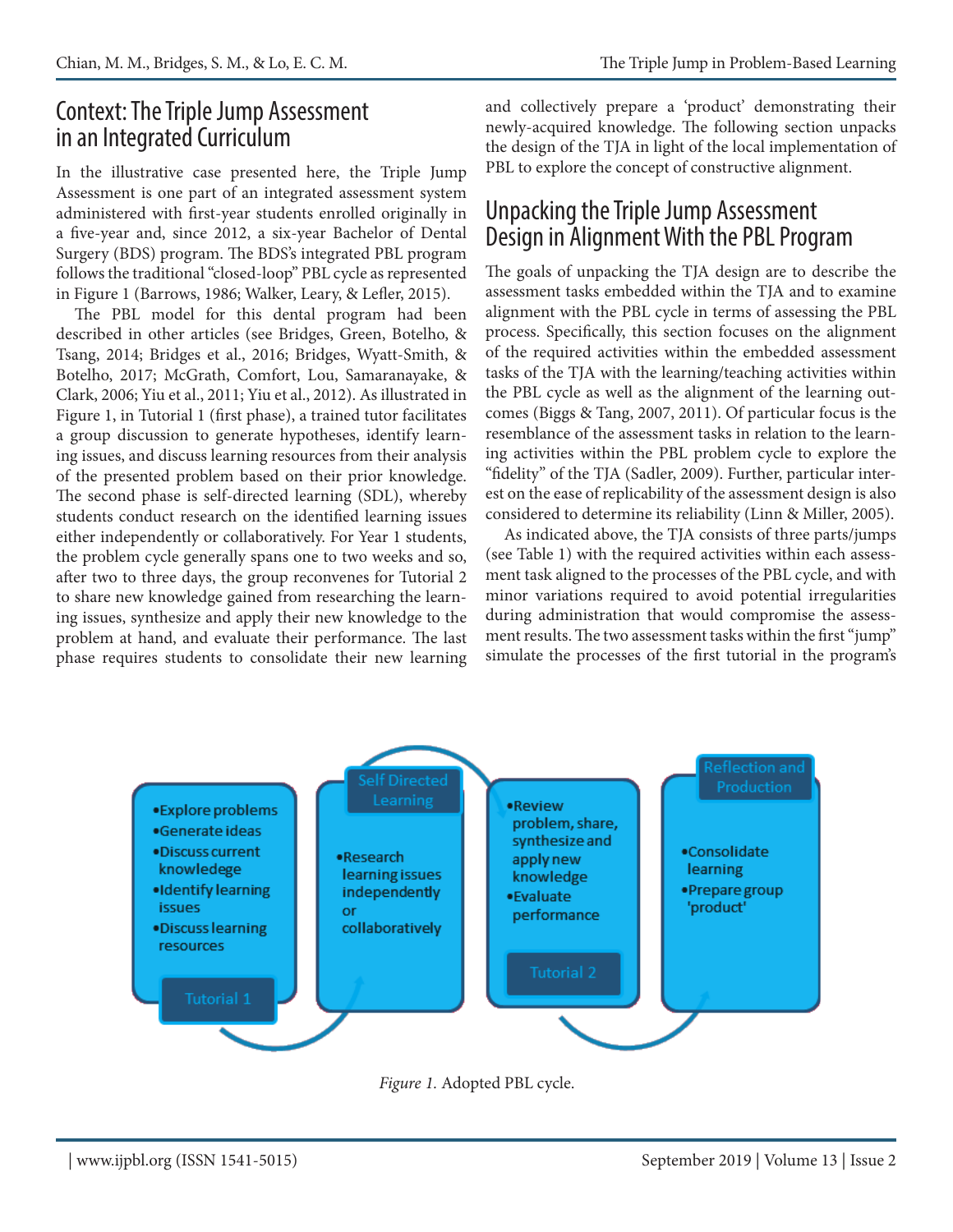PBL cycle (see Figure 1). The first task is a 45-minute independent written task. The student is required to engage in this process independently and in written form rather than working through the analysis of the problem statement and formulating ideas and key issues/hypotheses through PBL group discussion. This task includes drawing concept maps illustrating an individual students' logic and ability to generate a list of anticipated learning issues drawing from their prior knowledge. The independently-written individual responses are completed simultaneously by the entire cohort who are supervised under formal, timed examination conditions in the PBL seminar rooms. The responses are collected at the conclusion of the first "jump" for independent grading by two calibrated markers.

Immediately following the collection of the individual written task, students are placed into PBL groups. The second task in this first "jump" is a group discussion per their routine PBL Tutorial 1 and the first phase of the PBL cycle (see Table 1). In their groups, students revisit the problem scenario and share their key ideas, concept maps, and anticipated learning issues orally in a PBL group setting. One variation from the PBL tutorial is that the triple jump facilitator is a calibrated facilitator following standardized facilitation guidelines. Students' individual performance during the group discussion is assessed by the facilitator using a standardized rubric based on the following criteria: responsibility for/in the group process; knowledge base; reasoning process; and communication skills. During this process, the internal

| <b>Part of Task</b>                             | <b>Conditions</b>                                                                  | <b>Required Activities</b>                                                                                                                                                                                                             | <b>Alignment to PBL Cycle</b>                                                                                         |
|-------------------------------------------------|------------------------------------------------------------------------------------|----------------------------------------------------------------------------------------------------------------------------------------------------------------------------------------------------------------------------------------|-----------------------------------------------------------------------------------------------------------------------|
| Triple Jump<br>Part 1: Task 1                   | Individual-Timed,<br>written responses<br>under formal exam-<br>ination conditions | • Read the problem statement<br>• Explore the problem and inquiry material<br>• Generate ideas about the problem scenario<br>• Organize and represent ideas in a concept map<br>• Identify learning issues                             | PBL Tutorial 1<br>• Explore problems<br>· Generate ideas                                                              |
| Triple Jump<br>Part 1: Task 2                   | Group-Examiner-<br>facilitated<br>discussion                                       | • Participate in the discussion of the problem<br>· Provide ideas and prior knowledge<br>• Ask relevant questions<br>• Critically assess data<br>• Generate and identify learning issues<br>· Discuss learning resources               | PBL Tutorial 1<br>· Discuss cur-<br>rent knowledge<br>• Identify learning issues<br>· Discuss learn-<br>ing resources |
|                                                 | Individual-<br>Allocation of<br>learning issue                                     | • Examiner/ facilitator explains the instructions<br>for TJA Part 2 and Part 3<br>• Randomly allocates one learning issue to each<br>student to study as an "expert"                                                                   | PBL Tutorial 1<br>• Identifying and assign-<br>ing/distributing learn-<br>ing issues for research                     |
| Triple Jump<br>Part 2: Task 3                   | Individual or collab-<br>orative group                                             | • Research the assigned "expert" learning issue<br>• Research the other five learning issues                                                                                                                                           | Self-directed<br>learning (SDL)<br>• Student-led study<br>researching topics inde-<br>pendently or with peers         |
| Triple Jump<br>Part 3: Task 4                   | formal examination<br>conditions                                                   | Individual— Written; • Provide short answers<br>• Demonstrate acquired knowledge of the new<br>learning issues<br>• Provide short answers incorporating acquired<br>knowledge of new learning issues to previously<br>learned material | • Prepare product<br>· Review problem, share,<br>synthesize, and apply<br>new knowledge<br>• Consolidate learning     |
| Triple Jump Part 3:<br><b>Assessment Task 5</b> | Individual-<br>Oral; structured<br>viva with two<br>expert examiners               | • Demonstrate the depth of knowledge<br>acquired in relation to the allotted "expert"<br>learning issue                                                                                                                                | • Share new knowledge                                                                                                 |

*Table 1.* Triple Jump Assessment in alignment with PBL processes.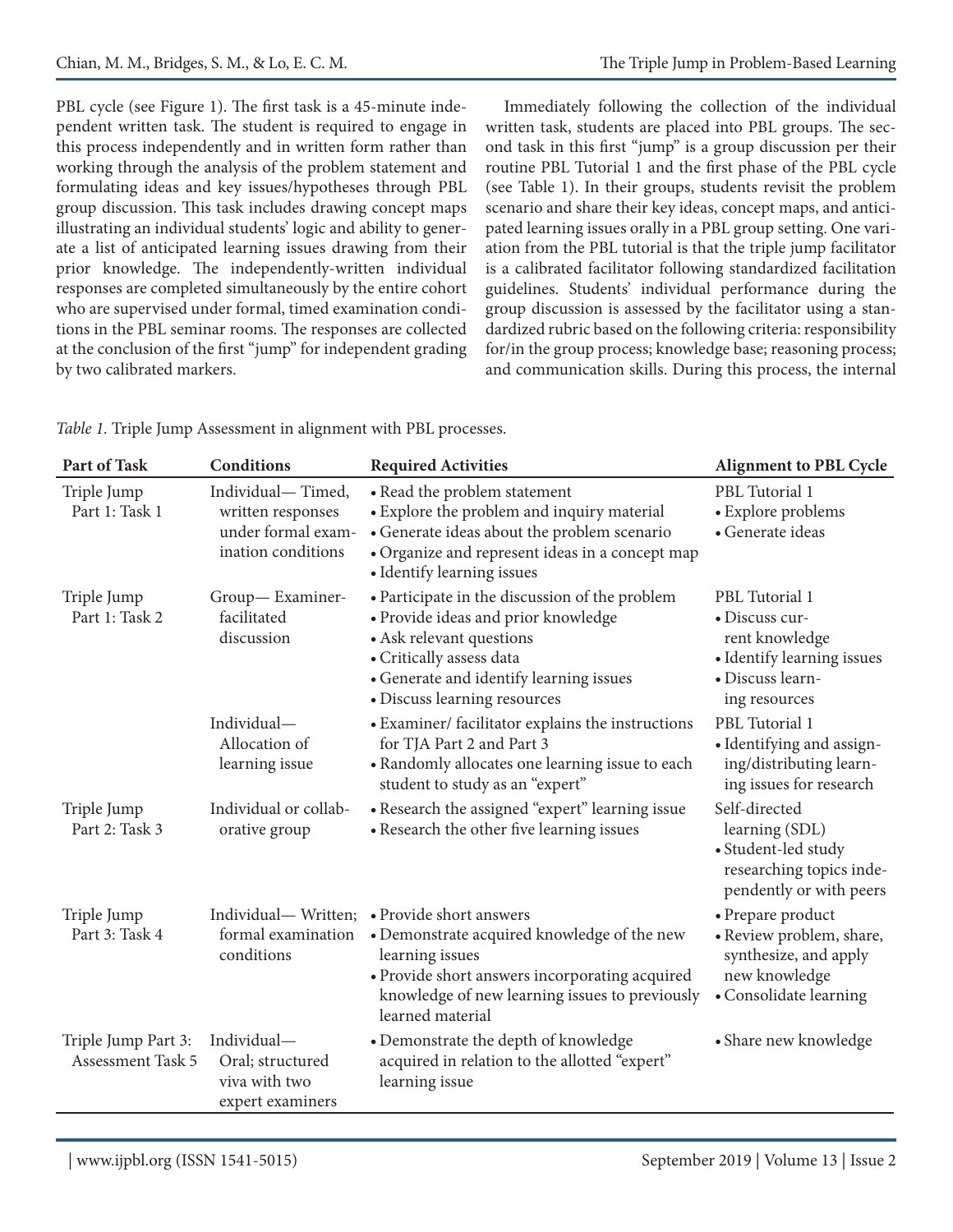chief examiner and an external (international) examiner also randomly audit the groups and observe the group discussion in order to monitor the facilitation and grading processes.

The facilitator/examiner halts the discussion at a common, specified time and then randomly assigns students the preset learning issues to be studied during the self-directed learning (SDL), the second "jump." This process is congruent with the close of the first tutorial within the PBL cycle and parallels the self-directed learning (SDL) component of the regular PBL cycle in which students undertake research of the identified learning issues. One deviation is that students are randomly assigned only one particular learning issue to research in order to become an "expert." After three days of independent study, students are required to independently demonstrate their level of "expertise" in their assigned learning issue. This third and final "jump" consists of three assessment tasks aligned to Tutorial 2 of the PBL cycle but performed individually. The first two tasks are written and the third is oral. The first written task requires students to provide short answers demonstrating their newly acquired knowledge based on the problem statement from the first jump. The second written task requires students to incorporate prior learned content in the newly acquired knowledge from the identified learning issues in their short responses to assigned questions. Both written tasks involve re-evaluating the problem and sharing new knowledge. The written assessments are graded independently by two markers/ examiners referring to a standardized grading scheme and model answers provided by content experts (usually in anatomy, physiology, biochemistry, pharmacology, pathology, periodontology, and dental public health).

The third assessment task is a structured oral examination conducted by two disciplinary content experts. Students are expected to answer a series of leveled questions of increasing complexity within 15 minutes. The disciplinary content experts begin with the most basic question corresponding to basic content knowledge. Both disciplinary content experts must agree to move on to the next level of complexity until the allotted time is completed. This examination is monitored by the chief internal examiner and an external (international) examiner. The structured oral *viva voce* examination assesses the depth of knowledge gained by the students during the SDL in relation to the student's allotted "expert" learning issue. This assessment task aligns with the reflection and production phases of the PBL cycle.

As illustrated, the local enactment of the TJA consists of a complex set of multimodal individual and group assessment tasks aligned with the PBL cycle. The next section explores the alignment of the intended learning outcomes with the TJA in order to establish "constructive alignment" (Biggs & Tang, 2007, 2011).

## The Triple Jump Assessment in Alignment With Institutional Intended Learning Outcomes

The Triple Jump Assessment is one part of an assessment system for the first-year dental students; hence, it is expected that the assessment tasks align with some, not all, of the year-level and program-level intended learning outcomes (Table 2) as inscribed in the faculty handbook (Faculty of Dentistry, 2014). As indicated in Table 2, both the yearly learning outcomes in the first year of the BDS program align with the goals of the integrated PBL curriculum. Further, the "verbs" (i.e., analyze, identify, handle, evaluate) are explicitly inscribed in both the learning outcomes, which are also present in the teaching/learning activities, as well as in the assessment tasks in the Triple Jump Assessment.

As discussed earlier, the achievement of constructive alignment is a precondition of a valid and reliable assessment. In the next section, the issues of validity and reliability are contextualized in the light of the following three phases. Before reconstructing the three phases, the management and coordination for alignment is presented.

*Table 2.* TJA in alignment with faculty yearly learning outcomes, BDS program-level learning outcomes.

| <b>Yearly Learning Outcomes (First-year)</b>                                                                        | <b>BDS Program-Level Learning Outcomes</b>                                                                                                                                     |
|---------------------------------------------------------------------------------------------------------------------|--------------------------------------------------------------------------------------------------------------------------------------------------------------------------------|
| ILO 1.14<br>Analyze ill-defined problems through student-centered,<br>collaborative, interactive learning processes | Identify key issues related to a newly encountered clinical<br>dental situation, activate prior knowledge, and interrogate<br>new information in order to manage the situation |
|                                                                                                                     | Handle unfamiliar problems in a confident and profes-<br>sional manner                                                                                                         |
|                                                                                                                     | Evaluate their own and their team's strengths and<br>weaknesses in their professional situation as health<br>care providers                                                    |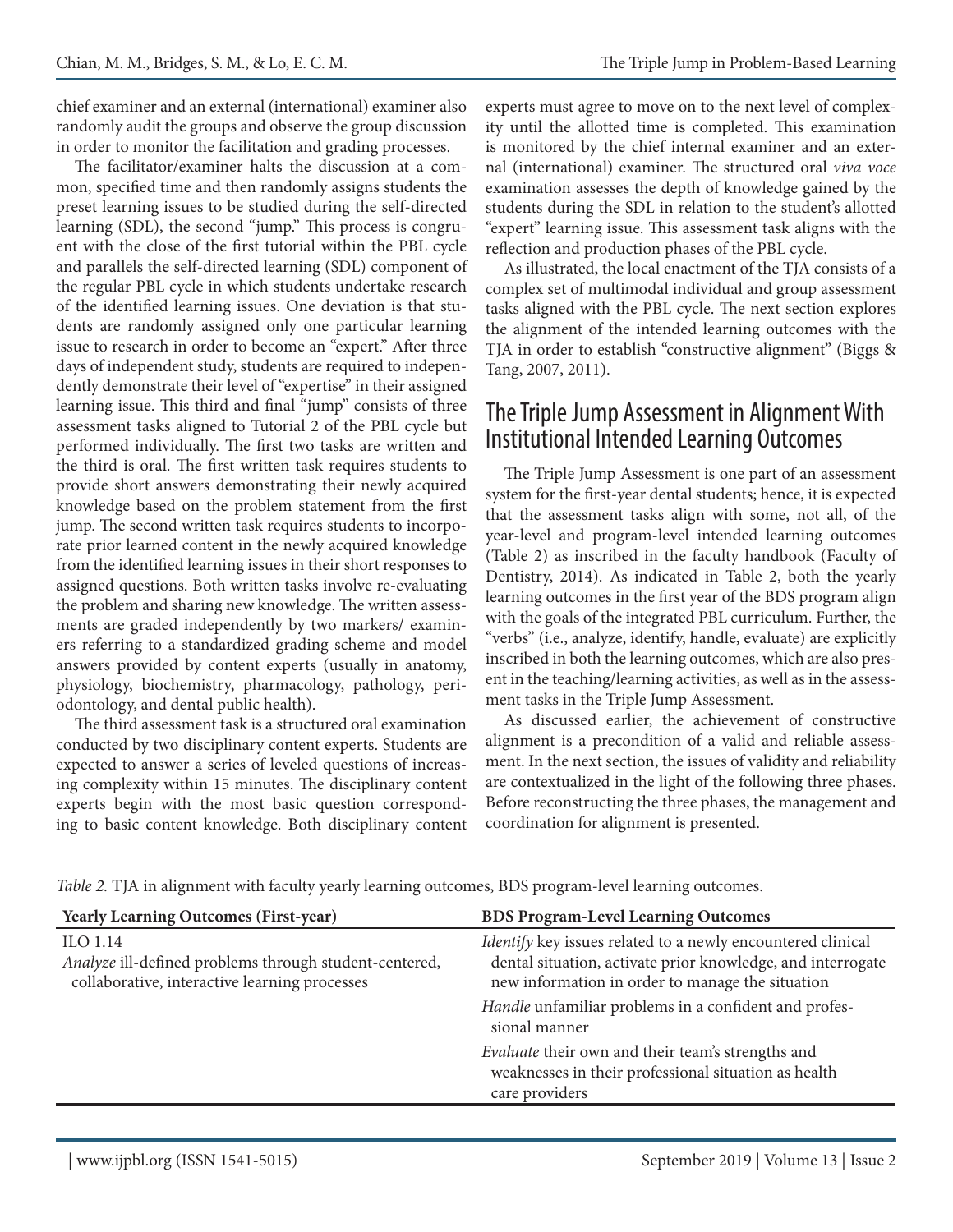# Reconstructing the Phases of TJA: Uncovering the Challenges of Assessment Design

### **TJA Management and Coordination for Alignment**

The design of the TJA as an aligned assessment system requires three iterative and complex phases requiring the coordination and collaboration of many interdisciplinary

Year 1 curriculum committee members responsible for particular tasks within a particular phase(s) as represented in Table 3. There are seven different committees involved throughout the phases of the TJA representing different levels across the institution. Table 3 also makes visible that both internal and external actors are responsible for ensuring quality assurance and fairness in the preparation, administration, and refinement phases of the TJA. Further, Table 3

*Table 3.* Committees involved in the preparation, administration and refinement of TJA.

| Committees                                                                                      | Responsibilities                                                                                                                                                                                                                                                                                                                                                                                              |
|-------------------------------------------------------------------------------------------------|---------------------------------------------------------------------------------------------------------------------------------------------------------------------------------------------------------------------------------------------------------------------------------------------------------------------------------------------------------------------------------------------------------------|
| <b>Faculty Curriculum</b><br>Development<br>Committee (FCDC)                                    | - Reports to the Faculty Board<br>- Oversees the planning and administration of the integrated PBL curriculum                                                                                                                                                                                                                                                                                                 |
| Faculty Teaching and Learning<br><b>Quality Committee</b>                                       | - Upholds quality assurance of undergraduate program                                                                                                                                                                                                                                                                                                                                                          |
| Problem Development Group-<br>consists of a chair and five or<br>six discipline representatives | - Works closely with year directors to sequence problems across the year and support<br>knowledge construction across the curriculum<br>- Addresses problem feedback, makes revisions to existing problems, and develops<br>new problem/case scenarios                                                                                                                                                        |
| <b>BDS</b> Year Directors                                                                       | - Manage year-level curriculum development, who report to the associate dean for<br>undergraduate education<br>- Coordinate teaching and learning activities across the context within that year and<br>contribute to curriculum development for each BDS year.<br>- Work with the Problem Development Group and discipline representatives.<br>- Are members of the Faculty Curriculum Development Committee |
| Problem Review Group                                                                            | - Provides quality enhancement and quality assurance<br>- Ensures newly developed problems align with the particular year's learning outcomes<br>and are appropriately and academically stimulating and challenging                                                                                                                                                                                           |
| Assessment Group (AG)                                                                           | - Writes problem/case scenarios for the TJA<br>- Collaborates with disciplinary content experts                                                                                                                                                                                                                                                                                                               |
| Disciplinary content experts                                                                    | - Work with AG in writing and refining problem/case scenarios<br>- Devise short-answer questions and provide model answers<br>- Administer the timed oral examination in the third jump                                                                                                                                                                                                                       |
| Internal Chief Examiner (CE)                                                                    | - Involved in all of the stages of preparation, administration, and reflection/review/<br>modification<br>- Oversees the administration of the TJA<br>- Ensures fairness and standardization of the examination procedures and live grading<br>during group discussion<br>- Meets with students as a group, with individual students below expectations, and/or<br>by students' requests to provide feedback  |
| External Examiner (EE) as an<br>international supervisor                                        | - Assists the CE to supervise and monitor the examination process to ensure standard-<br>ization and fairness in live grading during group discussion<br>- Writes a report to the vice chancellor                                                                                                                                                                                                             |
| Calibrated Facilitators/Assessors                                                               | - Facilitate the PBL discussion following standardized facilitation guidelines<br>- Report to the CE<br>- Grade the students' group discussion performance                                                                                                                                                                                                                                                    |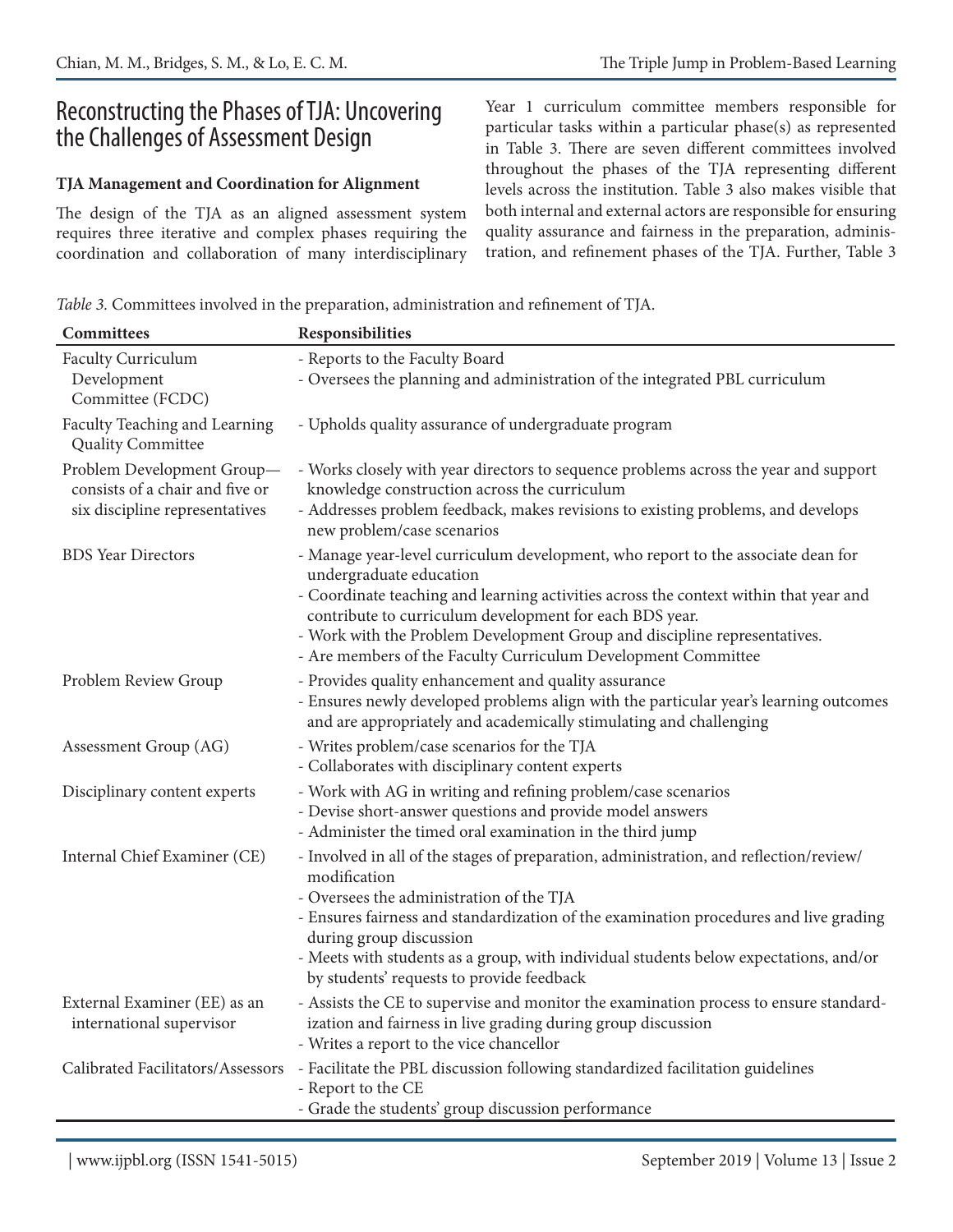also reveals the level of collaboration among the curriculum developers, disciplinary content experts, and practitioners during the preparation phase of the TJA in order to align the assessments tasks with learning and teaching activities and intended learning outcomes at the program level.

What is made clear is that the multiple levels of decisionmaking undertaken by the assessment designers are central to achieving validity and reliability across an integrated assessment system. Reconstructing the preparation, administration, and refinement phases of the TJA for Year 1 of a problem-based program identified challenges in terms of the substantial demands of time, financial, and human resources in designing, implementing, and refining a large-scale integrated system at a program level.

#### **The TJA Development Phase**

The preparation phase is composed of series of actions and considerations undertaken by multiple committee members representing the different facets of the dental program (see Table 4). First, the Faculty Curriculum Development Committee formulates a list of learning issues expected to be learned by first-year students in the program. Members of the Problem Development Groups and the Assessment Group review the list and decide what particular learning issues are to be used for the formative and summative assessments, respectively, based on the students' learning experiences, expected acquired content knowledge, and the targeted learning issues to be learned prior to the administration of the Triple Jump Assessment.

Based on the chosen learning issues, the Assessment Group writes the problem scenario ensuring that the problem statement is new and has never been used in previous years. The writing process involves multiple iterative steps involving reviews and refinements of the problem leading to an internal confirmation process. The final draft is then forwarded to the external (international) examiner for review and approval.

The actions outlined above and in Table 4 support the principles of validity and reliability in that the interdependent collaboration of multiple levels of committees responsible for various facets of the integrated curriculum and the Triple Jump Assessment ensure the attainment of constructive

*Table 4.* Actions and considerations in the preparation of the TJA.

| <b>Actions</b>                                                                                                                                      | Considerations                                                                                                                                                                                                             |
|-----------------------------------------------------------------------------------------------------------------------------------------------------|----------------------------------------------------------------------------------------------------------------------------------------------------------------------------------------------------------------------------|
| The Faculty Curriculum Development Committee (FCDC)<br>reviews the scope of the knowledge acquired by first-<br>year students                       | The FCDC must review the appropriateness of the learn-<br>ing issues to be assessed for formative and summa-<br>tive purposes                                                                                              |
| The FCDC identifies appropriate new learning issues to be<br>assessed at the onset of the academic year                                             | The target learning issues to be assessed must be separated<br>from the list of learning issues to be used in a regular PBL<br>problem cycle                                                                               |
| The Problem Development Group is invited to design a<br>particular "problem template"                                                               | The problems for TJA are written by the Assessment Group<br>to ensure the secrecy of the learning issues to be assessed                                                                                                    |
| Appropriate disciplinary content experts from different<br>departments liaise with the Assessment Group                                             | The disciplinary content experts consult with the<br>Assessment Group, which involves<br>- Reviewing the problem statement and suggesting prob-<br>lem refinement if necessary<br>- Providing additional inquiry materials |
| The Writing Group revises and refines the "problem" and<br>confirms learning issues based on feedback from con-<br>tent experts                     | The disciplinary content experts and the Assessment Group<br>must closely work together through this iterative process                                                                                                     |
| After final review and confirmation, the Assessment Group<br>sends the final version of the problem and learning issues<br>to the external examiner | The external examiner reviews for appropriateness,<br>provides comments and suggestions, or signs off and<br>approves the proposed problem and learning issues                                                             |
| Disciplinary content experts create short-answer questions<br>and provide model answers and grading scheme                                          | The model answers are used to evaluate students' answers<br>The grading of the papers may not be done by the disciplin-<br>ary content expert, which is part of the standardization to<br>minimize subjectivity            |
| Assessment Group compiles the assessment tasks                                                                                                      |                                                                                                                                                                                                                            |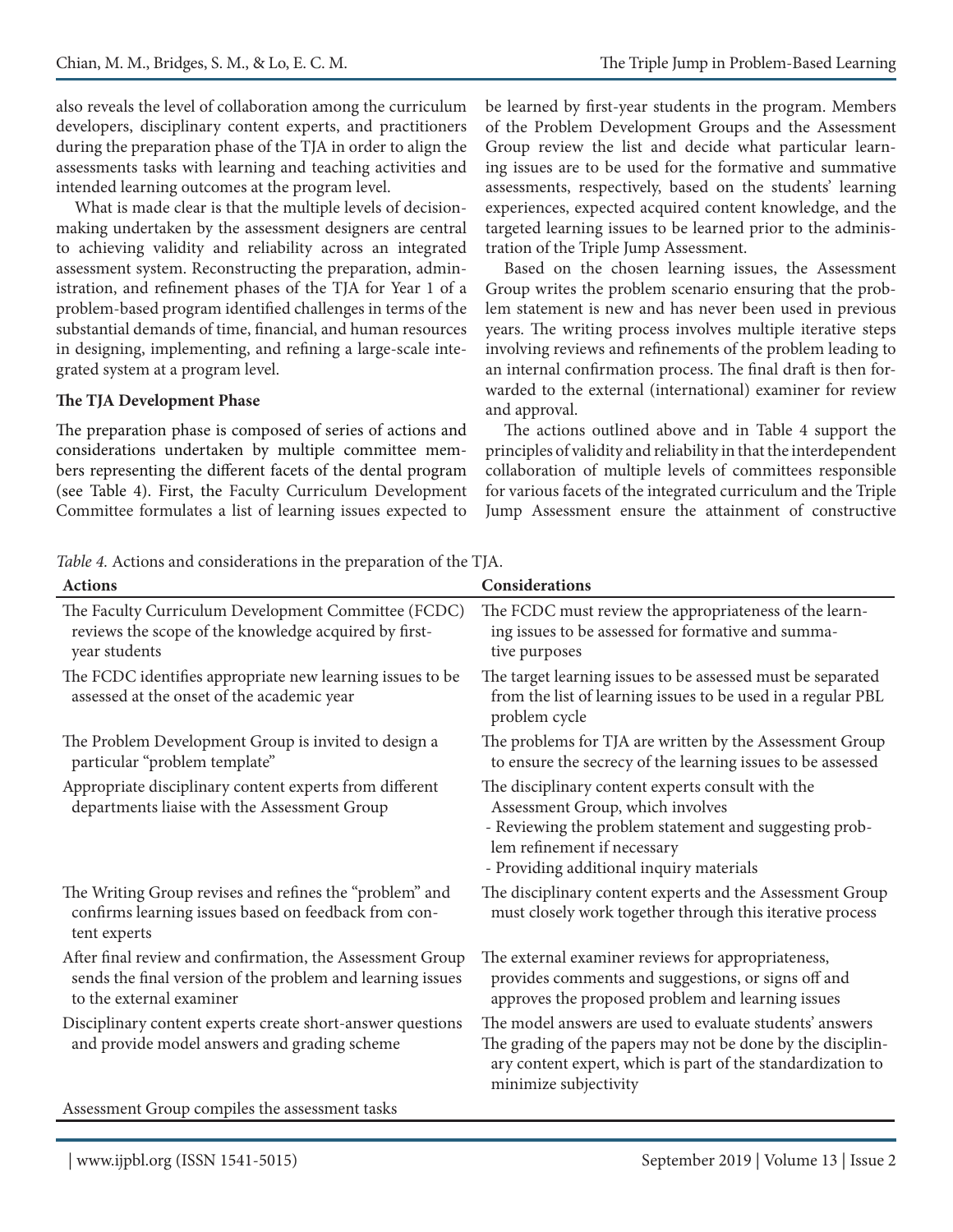alignment (Bridges, Yiu, & Botelho, 2016). With respect to validity, the iterative review-revise-refine process undertaken by disciplinary content experts and the Assessment Group ensures the relevance and the appropriateness of the assessment materials. The involvement of the external examiner in reviewing and approving the assessment materials provides quality assurance, thereby affirming the validity of the assessment. Having the disciplinary content experts develop model answers and a grading scheme provides standardization and calibration in the grading process, addressing the issue of reliability.

### **The TJA Administration Phase**

The Triple Jump Assessment is a formal standardized examination administered twice a year for different purposes. The first round serves as a formative assessment given to the students at the end of the first quarter as a "tryout" assessment to familiarize and prepare students in the TJA assessment format and process. As a valid assessment, the results of this formative assessment serve three purposes: (1) to indicate students' midyear performance, (2) to determine whether any facilitation strategies or curriculum components require modification, and (3) to guide appropriate student feedback.

The second round of the Triple Jump Assessment functions as a summative assessment administered at the end of the first year. Like the formative assessment iteration, the structure and administration process are similar; however, the differences are in the increase of learning issues and allotted time for the oral examination. The TJA as a summative assessment aims to determine the students' competence as learners within a PBL learning context and to derive a final grade in the first year of the program. The second round of TJA administration addresses the issue of reliability, providing consistency not only in the administration process but also in the similarities of the assessment tasks and questions with a different problem or case scenario. Although the decision to use TJA to function as a formative and summative assessment presents demands of time, financial, and human resources, it addresses the issues of validity and reliability.

The Triple Jump Assessment covers a five-day formal examination period, commencing on a Monday morning and ending on a Friday, which places a demand on curriculum time. The first day involves a briefing by the chief examiner to the whole group of calibrated facilitators before the first jump commences. The first day concludes with explanations and instructions on the next two parts, the second and third jumps. The second jump simulates the SDL within a typical PBL cycle to conduct research on the assigned learning issues. The third jump consists of two parts; the first part is administered on a Friday morning, lasting three hours. The second part is an individual structured oral examination scheduled on the Friday afternoon.

The involvement of the internal and external examiners, calibrated facilitators, and the disciplinary content experts during this phase is central in upholding the validity and reliability of the assessment system. The presence of the internal chief examiner and the external (international) examiner in overseeing and monitoring the administration phase (i.e., group discussion, oral examination) aims to ensure fairness in the live, face-to-face grading and further support the reliability of the assessment system. Investing in calibrated facilitators to facilitate the group discussion with standardized facilitation guidelines minimizes any irregularities of the administration process. Having calibrated facilitators to grade the assessment materials alleviates biases and distortion of assessment results. Requiring two disciplinary content experts to conduct the oral examination and achieve satisfactory inter-rater reliability is also central in the assessment design.

### **The TJA Review, Refinement, and Modification Phase**

The examination review process involves a debriefing meeting of up to 30 minutes that includes the calibrated facilitators, the chief examiner, and the external (international) examiner after the first jump. The facilitators report their observations of the process during group discussion, including observed irregularities and other issues during the examination. They may also provide feedback on the appropriateness of the problem. The external examiner is also responsible for submitting a written report directed to the vice chancellor. This final report may include recommendations for modification of the process or the appropriateness of the problem or case scenario, which are then considered by the Board of Examiners. After the third jump, the disciplinary content experts, the chief examiner, and the external (international) examiner meet for up to 30 minutes to debrief and discuss the scope of the learning issues in relation to the problem statement, the depth of knowledge tested, and specific observations on individual or groups of students. They may also compare grades to arrive at consistency in their judgments of students' responses. These debriefing sessions are key quality assurance measures that support fidelity by ensuring that the assessment materials are designed to measure what they intend to measure.

## **Discussion**

This paper aimed to address the need to explore constructive alignment conceptually and pragmatically in higher education assessment, particularly in the specific context of integrated, problem-based curricula. Inconsistencies and misalignment of the assessment tasks with the teaching and learning activities and the intended learning outcomes have been identified as sources of challenges in assessment design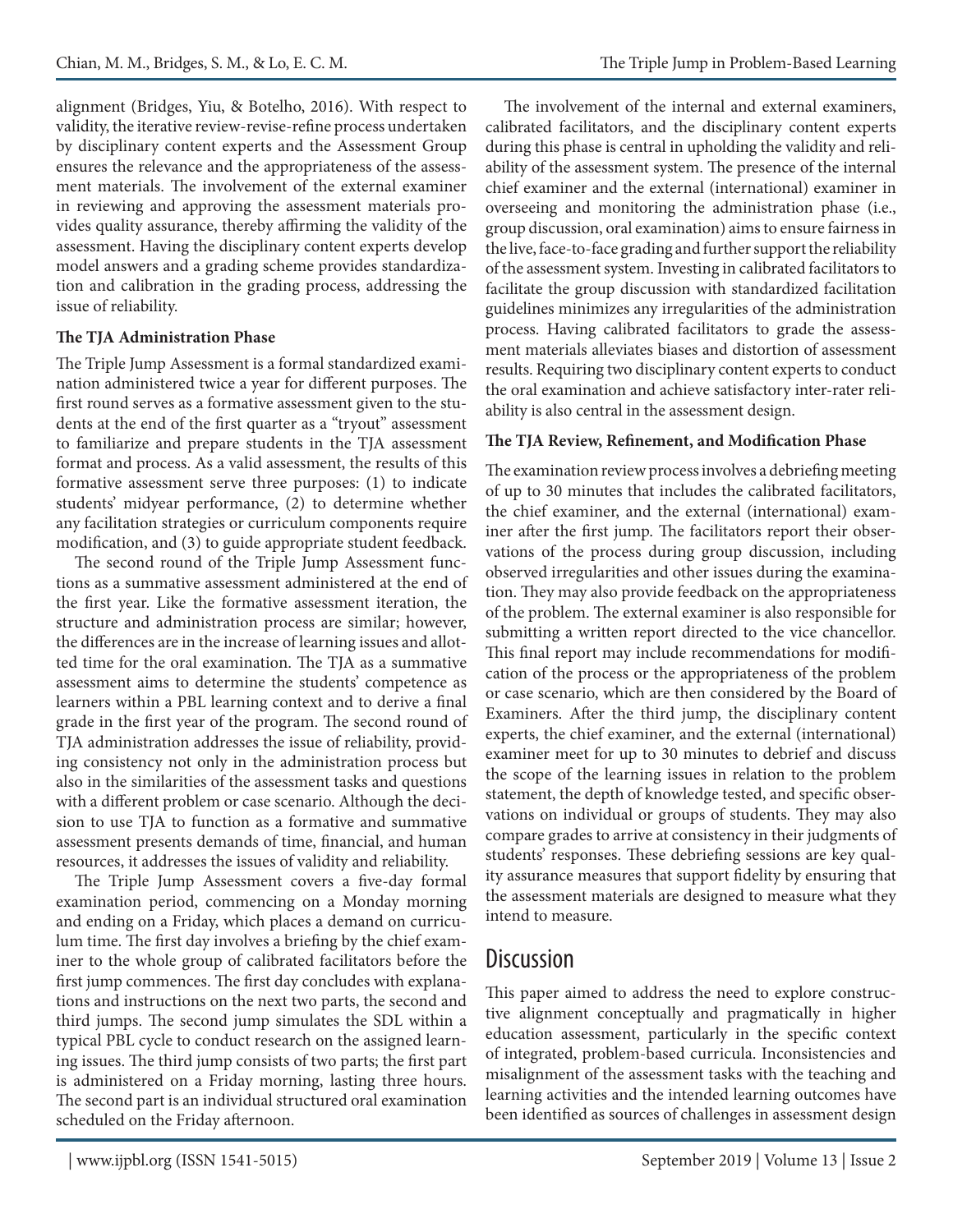across higher education. Unpacking the design and reconstructing the preparation, administration, and refinements phases of one adaptation of a detailed enactment of TJA is one approach that illustrates how to address the challenges of designing a valid and reliable assessment with the lens of constructive alignment (Biggs & Tang, 2007, 2011). Insights gained through this process have highlighted some key principles in assessment design in higher education, particularly in assessing PBL.

The first principle is that assessment design is a collaborative and collective endeavor. The condition to achieve constructive alignment is the alignment of the learning and teaching tasks, intended learning outcomes, and assessment tasks. In order to attain this alignment, the characteristics of the assessment design must be appropriate, substantive, relevant, and useful in relation to the curriculum development, a key criterion in a valid assessment system. Therefore, it is essential to involve actors representing different levels across the institution in the assessment design in order to gain input from multiple perspectives**.** 

The second principle is that assessment design is dependent on a shared understanding of the fundamental perspectives on learning, teaching, and assessment. These shared understandings drive the purpose and the goals of the assessment, which then lead to the design of assessment tasks and materials. Collectively, decisions have to be made on whether the purpose of the assessment system is the assessment *of* learning or assessment *for* learning (Pellegrino, 2018). If the goal is to take inventory of what the students are learning, then a set of assessment materials can be developed for this purpose. If the goal is assessment *for* students' learning, then more appropriate assessment materials that would provide formative feedback are essential for this purpose (Pellegrino, 2018). The first round of the TJA serves as a formative assessment to inform students of their learning and to guide students' goals and action plans to achieve competency in the summative assessment. The results of the formative assessment serve as guidelines for modifications in the facilitation strategies or curriculum development.

The third principle is that assessment design must require regular review and refinement. Consistent monitoring of the appropriateness of the materials and the administration is critical to the validity and reliability of the assessment system. Modifications of any component of the assessment system must be guided by the assessment results and observations from the prior assessment administration. In the case of the TJA, the reports from the debriefings during the administration phase are the bases for refinement and modification of the assessment system.

The fourth principle is that assessment design must be student-centered. First, the assessment design, process and administration must be clearly communicated to the students, alleviating any elements of surprise. The dates must be scheduled in advance, allowing students to prepare for the assessment. The assessment tasks and materials must be familiar to students with minimal variables. For example, in the case of TJA, the assessment tasks parallel the learning activities within the PBL cycles. The assessment materials and administration procedures are similar during the formative and summative assessment albeit with a new problem statement and concomitant content expressed as learning issues. Finally, the assessment design must create opportunities for students to make progress across the curriculum.

# Conclusion

The above deconstruction and reflexive reconstruction with an assessment designer has made visible the often invisible complexities, challenges, and considerations in devising and executing an aligned assessment system that monitors, guides, and assesses what and how students are learning in an integrated, problem-based curriculum. Using Biggs & Tang's (2007, 2011) concept of constructive alignment, the constituent elements and core principles of a valid and reliable Triple Jump Assessment design for problem-based learning were identified as:

- 1. Viewing the assessment design process as a collaborative and collective faculty endeavor;
- 2. Recognizing the assessment design process as dependent on shared understandings of learning, teaching, and assessment;
- 3. Highlighting the centrality of ongoing review and monitoring to ensure validity and reliability; and
- 4. Prioritizing student learning in the development of the TJA as an assessment system.

This conceptual paper concludes with the hope that by surfacing these principles and practices, it will contribute to the growing understandings of assessment design in higher education and support others in navigating the challenges of assessment design for integrated, problem-based curricula.

## Acknowledgments

We acknowledge the support of the BDS assessment team in the development of the Triple Jump Assessment.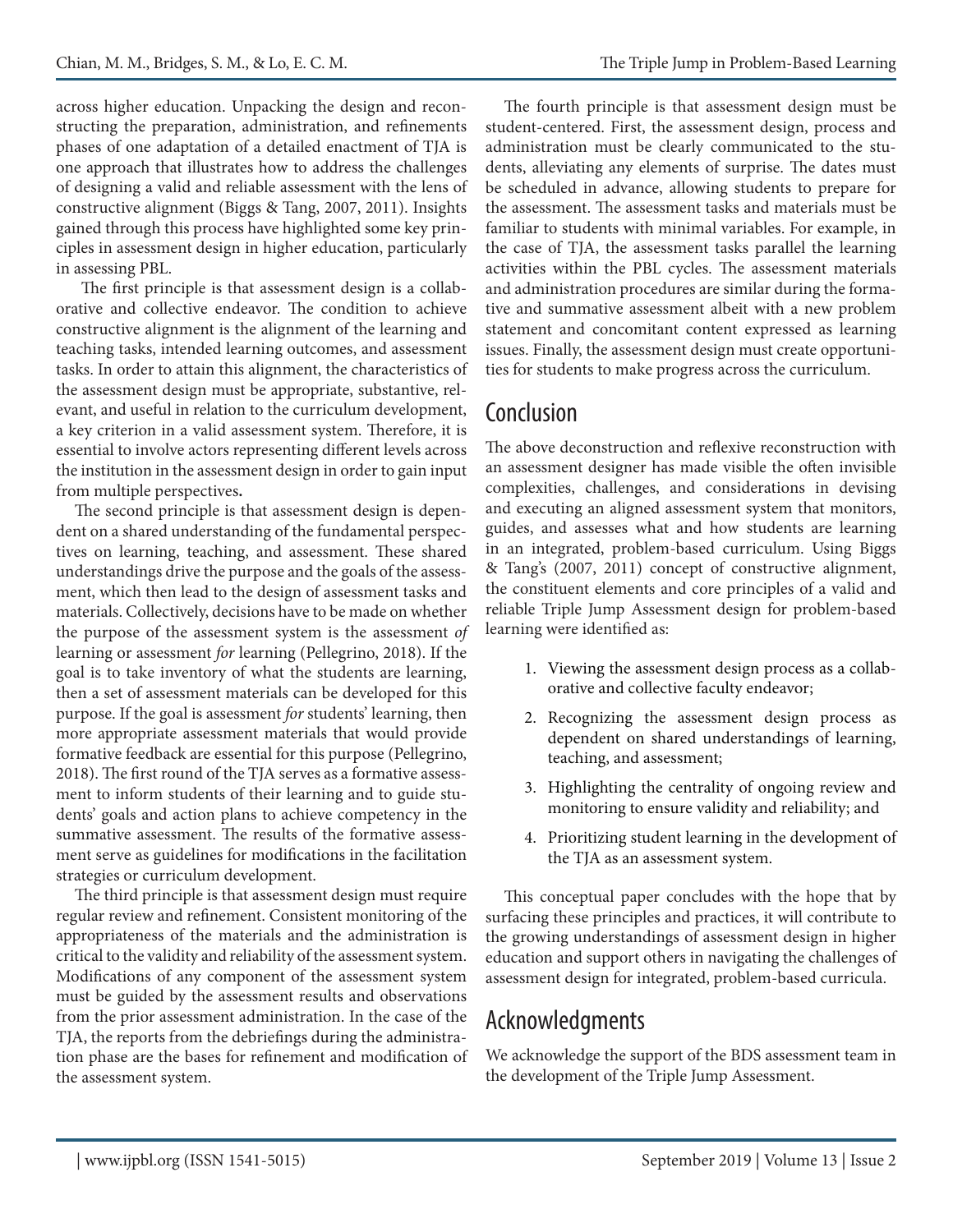# References

- Allareddy, V., Havens, A. M., Howell, T. H., & Karimbux, N. Y. (2011). Evaluation of a new assessment tool in problem-based learning tutorials in dental education. *Journal of Dental Education, 75*(5), 665.
- Barrows, H. S. (1986). A taxonomy of problem-based learning methods. *Medical Education, 20*(6), 481–486. http:// dx/doi.org/10/1111/j/1365-2923.1986.tb01386.x
- Biggs, J. B. (1996). Enhancing teaching through constructive alignment. *Higher Education, 32*, 1–18.
- Biggs, J., & Tang, C. (2007). *Teaching for quality learning at university*: *What the student does* (3rd ed.). Maidenhead, UK: McGraw-Hill. Society for Research into Higher Education & Open University Press.
- Biggs, J., & Tang, C. (2011). *Teaching for quality learning at university: What the student does* (4th ed.). Maidenhead, UK: McGraw-Hill. Society for Research into Higher Education & Open University Press.
- Bridges, S. M., Green, J., Botelho, M. G., & Tsang, P. C. S. (2014). Blended learning and PBL: An interactional ethnographic approach to understanding knowledge construction in situ. In A. Walker, H. Leary, C. Hmelo-Silver, & P. A. Ertmer (Eds.), *Essential readings in problem-based learning*. West Lafayette, IN: Purdue University Press.
- Bridges, S. M., Wyatt-Smith, C. M., & Botelho, M. G. (2017). Clinical assessment judgements and "connoisseurship": Surfacing curriculum-wide standards through transdisciplinary dialogue. In D. Carless, S. M. Bridges, C. K. Y. Chan, & R. Glofcheski (Eds.), *Scaling up assessment for learning in higher education* (pp. 81–98). Singapore: Springer.
- Bridges, S. M., Yiu, C. K. Y., & Botelho, M. G. (2016). Design considerations for an integrated, problem-based curriculum. *Medical Science Educator*. https://doi.org/10.1007 /s40670-016-0255-6
- Cazden, C. B. (2017). *Communicative competence, classroom interaction, and educational equity: The selected works of Courtney B. Cazden*. New York: Routledge.
- Doubleday, A. F., Brown, B., Patston, P. A., Jurgens-Toepke, P., Strotman, M. D., Koerber, A., . . . Knight, G. W. (2015). Social constructivism and case-writing for an integrated curriculum. *Interdisciplinary Journal of Problem-Based Learning*, *9*(1). https://doi.org/10.7771/1541-5015.1502
- Faculty of Dentistry. (2014). 5-year BDS Curriculum Handbook. Hong Kong: University of Hong Kong.
- Feletti, G., & Ryan, G. (1994). The triple jump exercise in inquiry‐based learning: A case study showing directions for further research, *Assessment & Evaluation in Higher Education*, *19*(3), 225–234, https:// doi.org/10.1080/0260293940190306
- Green, J. L., & Bridges, S. M. (2018). Interactional ethnography. In F. Fischer, C. E. Hmelo-Silver, S. R. Goldman, & P. Reimann (Eds.), *International handbook of the learning sciences* (pp. 475–488). New York, NY: Routledge.
- Hopkins, K. D. (1998). *Educational and psychological measurement and evaluation* (8th ed.). Boston: Allyn & Bacon.
- Imafuku, R., & Bridges, S. (2016). Guest editors' introduction: special issue on analyzing interactions in PBL—Where to go from here?. *Interdisciplinary Journal of Problem-Based Learning, 10*(2). https://doi.org/10.7771/1541-5015.1648
- Khan, M. A., & Law, L. S. (2015). An integrative approach to curriculum development in higher education in the USA: A theoretical framework. *International Education Studies, 8*(3), 66–76.
- Kouwenhoven, W. (2009). Competence-based curriculum development in higher education: A globalised concept? *Technology Alex Lazinica*, Intech Open. https://doi .org/10.5772/7297
- Kramer, G. A., Albino, J. E. N., Andrieu, S. C., Hendricson, W. D., Henson, L., Horn, B. D., Neumann, L. M., & Young, S. K. (2009). Dental student assessment toolbox. *Journal of Dental Education. 73*(1), 12–35.
- Linn, R. L., & Miller, M. D. (2005). *Measurement and assessment in teaching* (9th ed). Upper Saddle River, NJ: Pearson Prentice Hall.
- Lu, J., Bridges, S. M., & Hmelo-Silver, C. (2014). Problembased learning. In R. Keith Sawyer (Ed.), *The Cambridge handbook of the learning sciences* (2nd ed.) (pp. 298–318). Cambridge: Cambridge University Press.
- Macdonald, R., & Savin-Baden, M. (2004). A briefing on assessment in problem-based learning*. Learning and Teaching Support Network Generic Center Assessment Series, 13*(1),1–21.
- McGrath, C., Comfort, M. B., Lou, Y., Samaranayake, L. P., & Clark, C. D. (2006). Application of an interactive computer program to manage a problem-based dental curriculum. *Journal of dental education, 70*(4), 387–397.
- McTiernan, K., Leahy, M., Walsh, I., Sloane, P., & Smith, M. (2007). The "triple jump" assessment in problem based learning: An evaluative method used in the appraisal both of the knowledge acquisition and problem solving skills. In G. O'Neill, S. Huntely-Moore, & P. Race (Eds.), *Case studies of good practice assessment of student learning in higher education* (pp. 116–119). Dublin: AISHE. Retrieved from http://www.tara.tcd.ie/bitstream/handle/2262/60450/The %20%60Triple%20Jump%3f%20Assessment%20in%20 Problem%20Based%20Learning
- Merritt, J., Lee, M. , Rillero, P. , & Kinach, B. M. (2017). Problem-based learning in K–8 mathematics and science education: A literature review. *Interdisciplinary Journal of Problem-Based Learning, 11*(2).